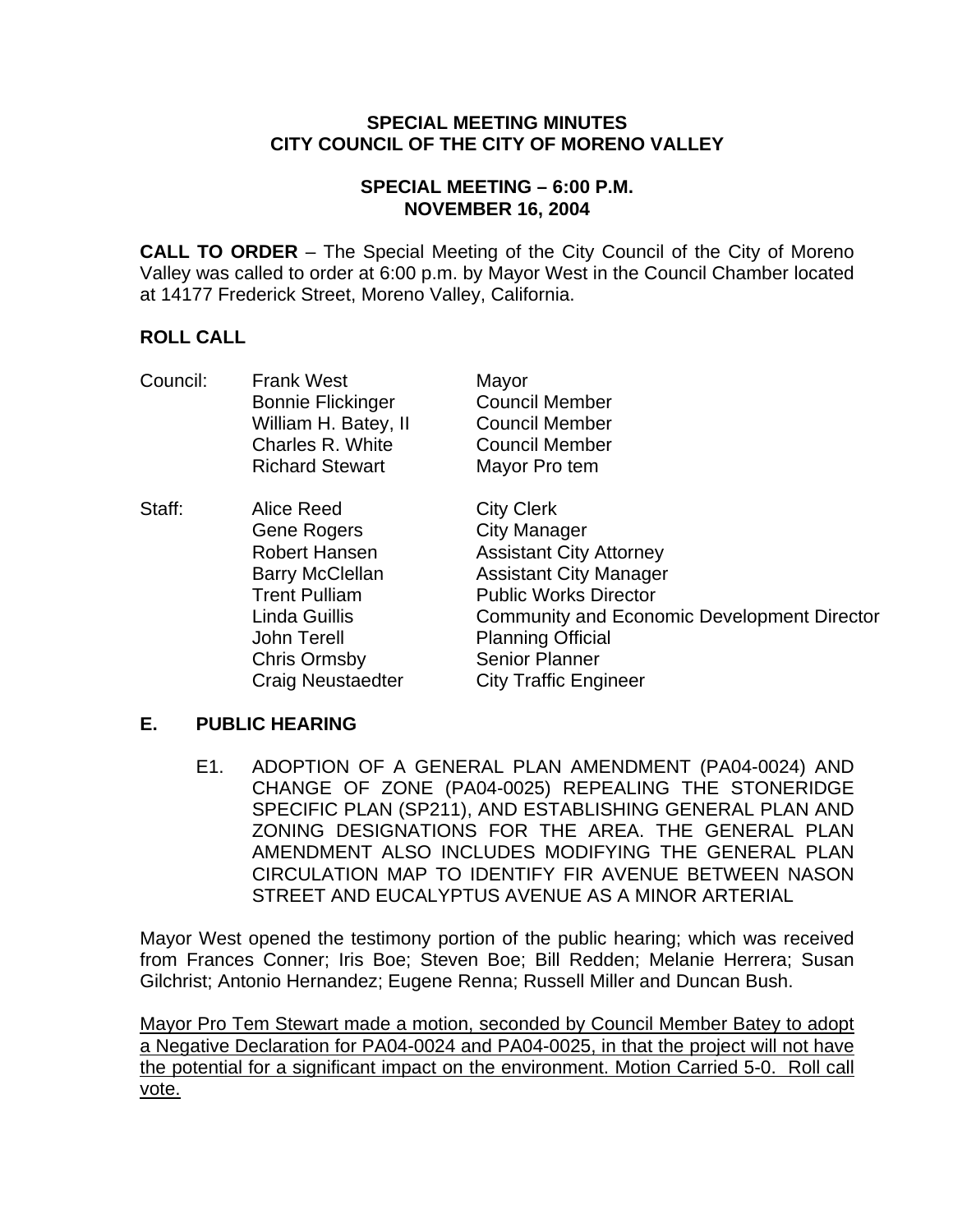Mayor Pro Tem Stewart made a motion, seconded by Council Member Batey to adopt Resolution No. 2004-77, rescinding the existing General Plan designations for Specific Plan 211, approving changes to the General Plan land use map, as identified in Exhibit A, as amended for Residential (R3) along Dracaea Avenue; and approving a change to the General Plan Circulation Map to identify Fir Avenue as a Minor Arterial between Nason Street and Eucalyptus Avenue; and to introduce Ordinance No. 674, repealing Ordinance Nos. 220 and 441, and thereby rescinding the ordinances which established the Specific Plan zoning on the property and thereby rescinding the ordinance that amended the Specific Plan zoning, and establish zoning designations as identified in Exhibit A, as amended to include Residential (R3) Designation approximately 100 feet north of Dracaea from the westerly portion to the easterly portion of this project to the Open Space, to be refined on the second reading. Motion Carried 5-0. Roll call vote.

# Resolution No. 2004-77

A Resolution of the City Council of the City of Moreno Valley, California, Rescinding the Existing General Plan Designation of SP211, and Establishing the Following Land Use Map Designations of Community Commercial, Residential (R3), Residential (R5), Residential (R10), Residential (R15), and Open Space, for Property Generally Located between Nason St. and Dracaea Ave. and Nason St. Easterly Towards Moreno Beach Dr. In Addition, General Plan Amendment Includes Amending the General Plan Circulation Map to Identify Fir Avenue from Nason St. to Eucalyptus Ave. as a Minor Arterial

### Ordinance No. 674

An Ordinance of the City Council of the City of Moreno Valley, California, Repealing Ordinance Nos. 220 and 441, thereby Amending the Official Zoning Atlas of Said City, Changing Zones from SP211 Business Commercial, Medical Park, Recreation/Entertainment, and Open Space to the Zoning Designations under the Municipal Code of Community Commercial (CC), Residential (R3), Residential (R5), Residential (R10), Residential (R15), and Open Space for the Site Located Generally between State Highway 60 and Dracaea Avenue and Nason Street Easterly to Moreno Beach Drive

### **ADJOURNMENT**

There being no further business to conduct, the meeting was adjourned at 8:04 p.m. to regularly scheduled City Council Study Session by unanimous informal consent.